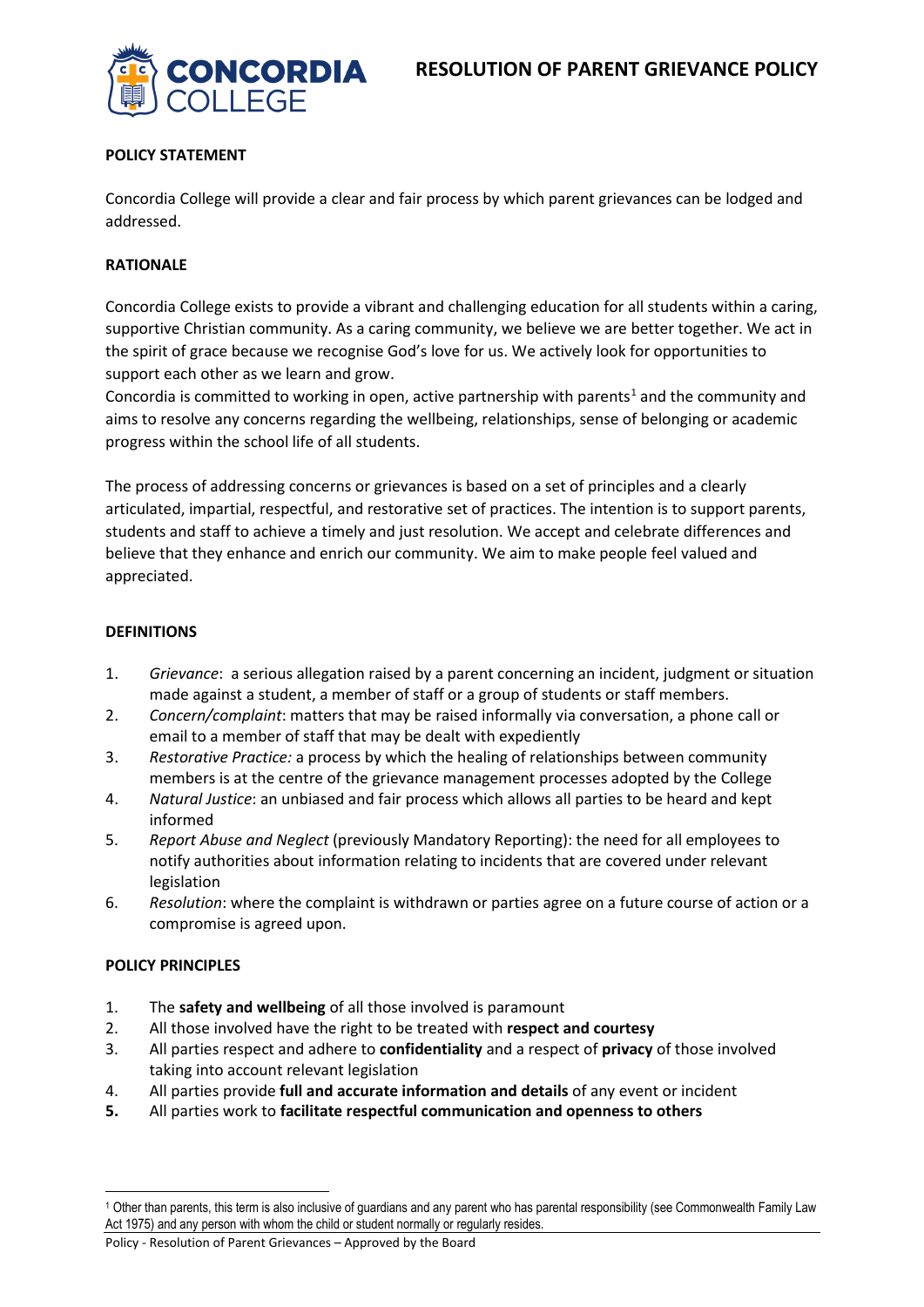- 6. The rights and responsibilities of all parties are balanced in **seeking a mutually acceptable outcome**
- 7. All parties are open to participation in **Restorative practice** and the **principles of natural justice**
- 8. Allegations/grievances/concerns/complaints will be considered in a **timely, consistent and impartial manner.** The best interest of a student is served when there is open and timely communication between parents and the College.

## **SCOPE**

This policy applies to parents of the College.

Note that neither the Minister for Education and Child Development nor the Department for Education and Child Development has any power to directly intervene in any complaints relating to the operations of a non-government school.

## **RESPONSIBILITIES**

## **Principal**

- Ensure that a clear and fair process by which parent grievances can be lodged and addressed is in place
- Ensure that sufficient College resources are provided to support this policy
- Ensure that compliance is enacted

| <b>APPROVED AUTHORITY</b>   | <b>Concordia College Board</b> |
|-----------------------------|--------------------------------|
| <b>RESPONSIBLE OFFICE</b>   | <b>Head of College</b>         |
| <b>IMPLEMENTATION DATE:</b> | 23 November 2016               |
| <b>LAST POLICY REVIEW:</b>  | August 2020                    |
| <b>NEXT REVIEW DATE:</b>    | *August 2023                   |
|                             |                                |

\*Unless otherwise indicated, this policy will still apply beyond the review date. This policy will also be updated as required due to any changes in legislation etc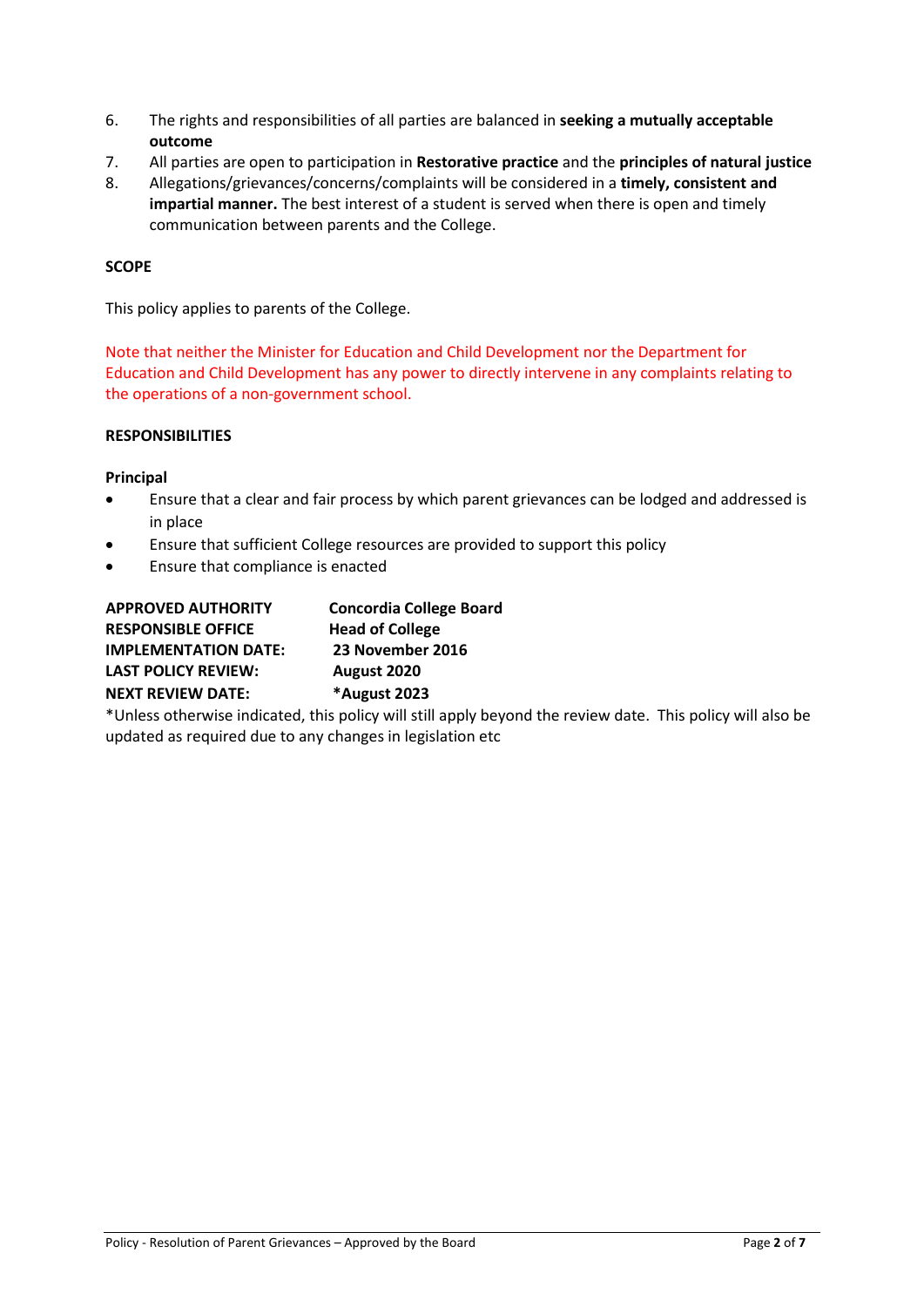

#### **Procedure**

#### **SPECIFIC RESPONSIBILITIES**

#### **Parents**

- 1. Consider whether the concern/complaint can be dealt with through direct contact with a teacher
- 2. Notify the appropriate member of the College Leadership Team of a grievance at the earliest opportunity
- 3. Provide complete, accurate information when submitting a grievance
- 4. If possible, articulate the preferred resolution, accepting that this might not be possible or may change as the grievance is acted upon
- 5. Contact the Head of College if the grievance has not been handled appropriately
- 6. Contact the Chair of the College Board if the grievance concerns the Head of College.

#### **Staff members**

- 1. Resolve parent concerns/complaints, whenever possible, in a timely and informal manner
- 2. Refer formal grievances or escalating concerns to the appropriate College Leadership member
- 3. Keep accurate records of communication regarding any parent grievances
- 4. Participate, as appropriate, in grievance resolution processes.

## **College Executive**

- 1. Acknowledge receipt of parent grievances at the earliest opportunity
- 2. A times it may be appropriate to refer the grievance to another Leadership Member or Learning Leadership team for resolution
- 3. Investigate grievances in a timely manner, and work towards a just resolution
- 4. Inform those involved of their right to be accompanied by a support person in any meetings
- 5. Keep accurate records of any meetings and communication, validating these with others involved in the process
- 6. Record the grievance in an appropriate way
- 7. Keep the Head of College informed of the progress of the grievance procedure
- 8. Maintain contact with all those involved, providing updates on progress and steps to resolution
- 9. If appropriate, involve the appropriate School Counsellor in grievance resolution processes
- 10. Ensure that all mandatory reporting requirements are dealt with according to the law.

## **Principal:**

- 1. Ensure that the College keeps a record of all grievances
- 2. Be involved in the resolution process if it cannot be resolved at College Leadership Team level
- 3. If an unresolved issue has the potential to escalate, the Head of College will inform the Board Chair and they will jointly decide what further action should be taken
- 4. Review grievances to identify and address grievance patterns
- 5. Address grievance issues that relate to Leadership Team members.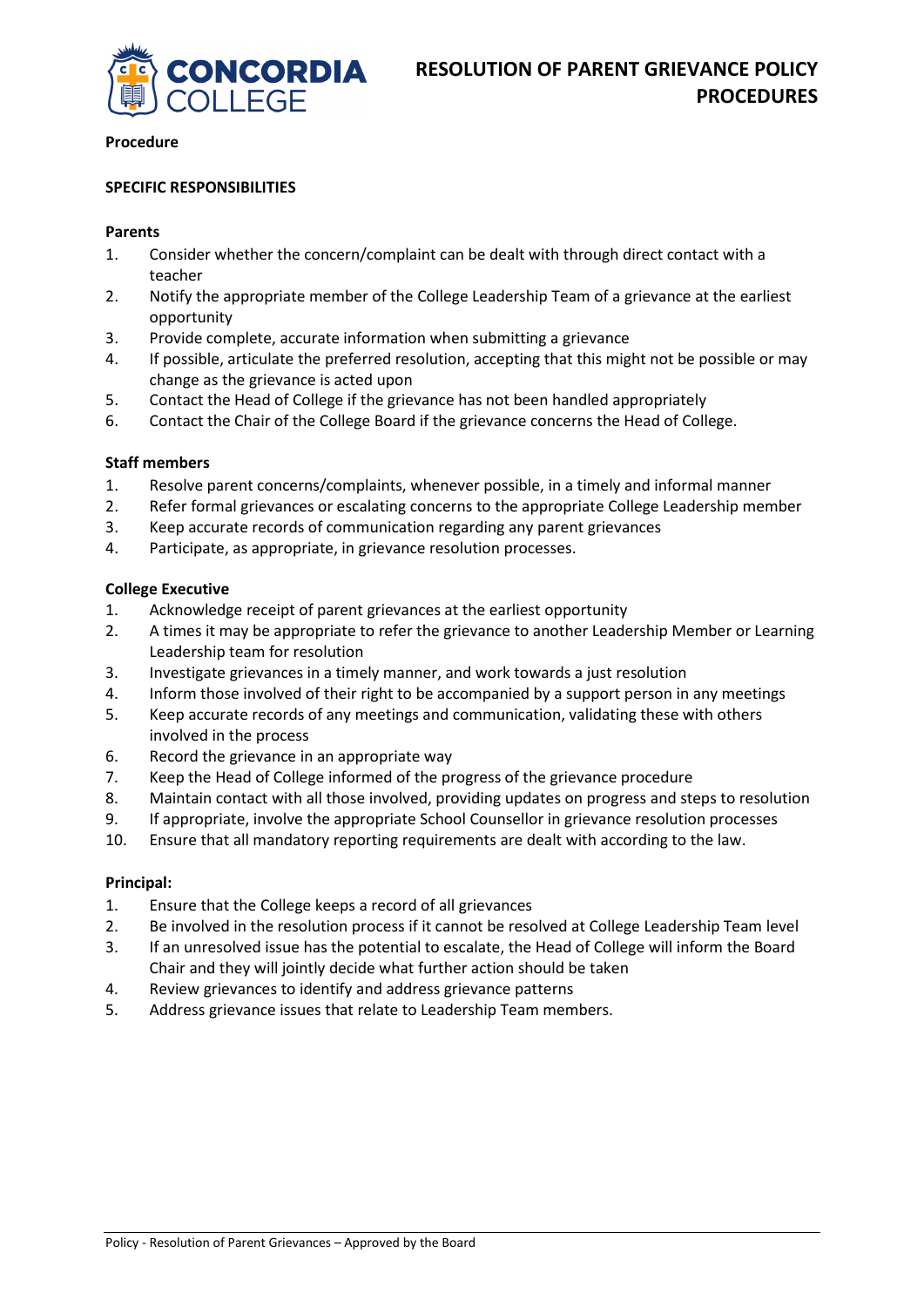

## **RESOLUTION**

- 1. The Grievance Policy flowchart provides a clear pathway for tracking progress towards resolution
- 2. A resolution may include acknowledgement that the grievance is valid in whole or in part
- 3. In cases where there is no opportunity for incidents or events to be reversed, the grievance may inform future practice and policy, and this will be acknowledged within the resolution
- 4. There may be times when the Head of College or Principal delegate censures a staff member in response to a grievance
- 5. A resolution may include restorative justice practices
- 6. In maintaining the due privacy of a staff member or others involved, the Head of College of Principal delegate will not disclose confidential matters as part of the resolution, unless required to do so by legislation.
- 7. A resolution may include a verbal or written apology
- 8. A resolution may include an explanation for the context and situation leading to the grievance
- 9. A resolution may include an admission that the situation could have been handled differently or more effectively
- 10. A resolution may include an explanation of the steps that have been taken to ensure that the cause of the grievance has been addressed and all steps taken to minimize or avoid any repeat.

Links to other policies/statements:

- Counselling Policy
- Philosophy Statement
- Student Grievance Policy
- Enrolment Policy
- Privacy Policy
- Parent College contact guidelines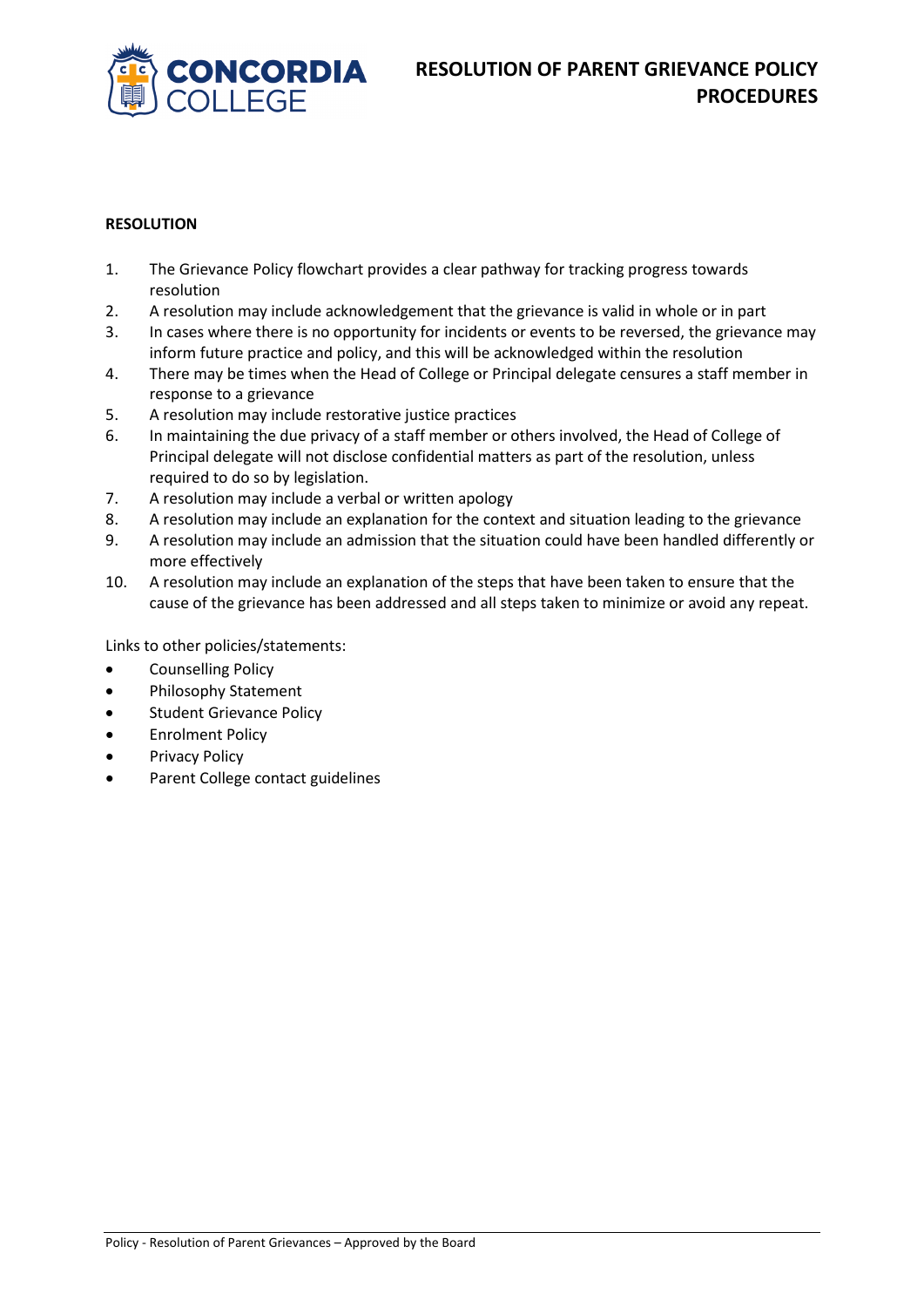## **RESOLUTION OF PARENT GRIEVANCES POLICY Concordia Campus Executive Contact details**

#### **For telephone contact for all Executive members:** via Reception: (08) 8272 0444

#### **Head of College -**Mr Paul Weinert

Email: [pweinert@concordia.sa.edu.au](mailto:pweinert@concordia.sa.edu.au)

Areas of Responsibility:

- Line Manager for all Leadership members
- Oversight of all College activities

#### **Principal -Middle and Senior School -** Mr Dennis Mulherin

Email: [dmulherin@concordia.sa.edu.au](mailto:fmcauliffe@concordia.sa.edu.au) 

Areas of Responsibility:

• Pastoral care and academic progress of all students in Years 7 - 12

## **Principal -ELC – Primary School - Mr Michael Paech**

Email: [mpaech@concordia.sa.edu.au](mailto:bcarman@concordia.sa.edu.au) 

Areas of Responsibility:

• Pastoral care and academic progress of all students in ELC -6

#### **DIRECTOR OF BUSINESS OPERATIONS:** Mr Mick Hoopmann

Email: [mhoopmann@concordia.sa.edu.au](mailto:mhoopmann@concordia.sa.edu.au) 

Areas of Responsibility:

- Finances including fees and financial hardship
- Maintenance services and Uniform Shop
- **Buses**
- Facility hire
- **Security**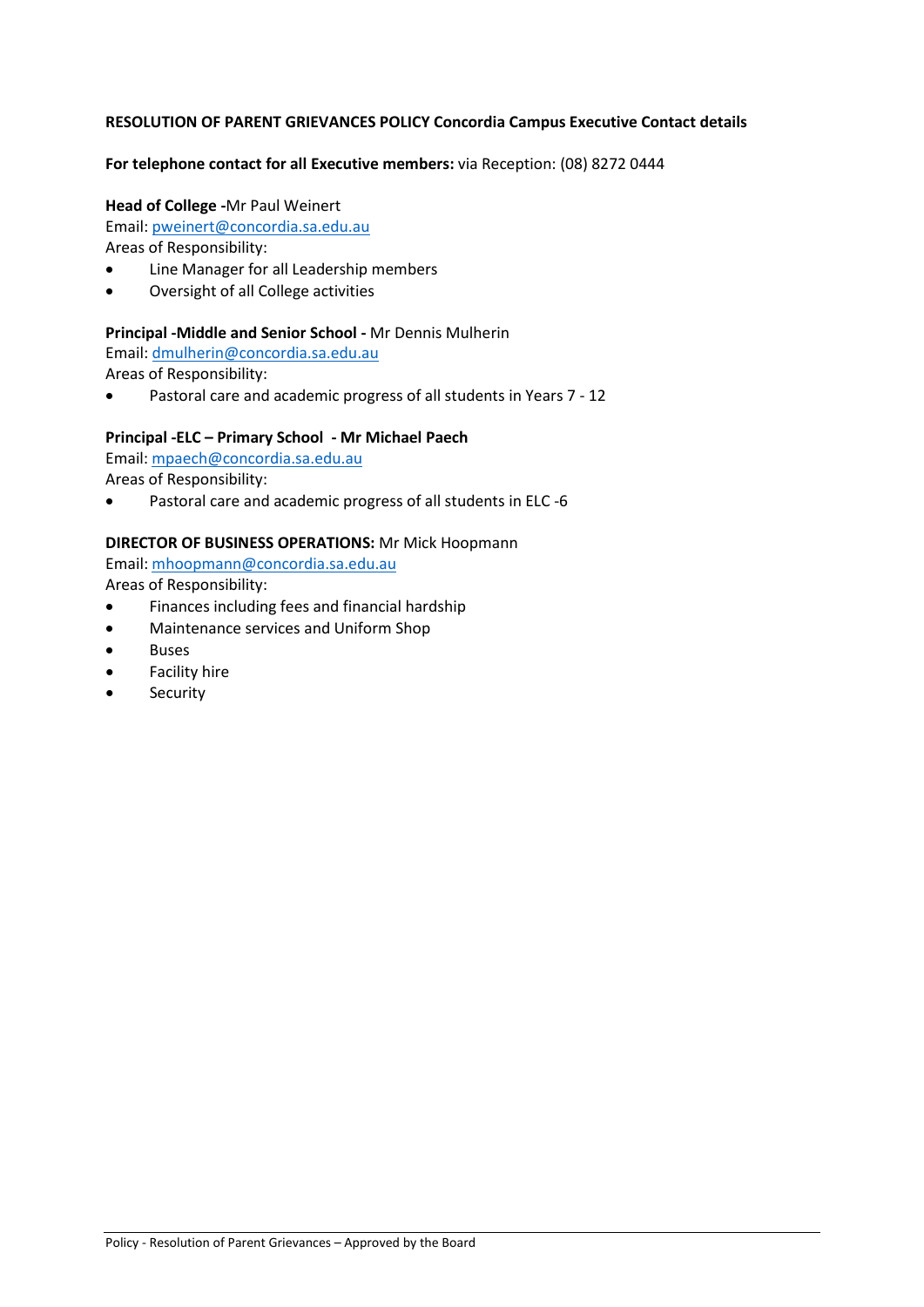## **DIRECTOR OF COMMUNITY RELATIONS:** Mrs Jodie Escott

Email: [jescott@concordia.sa.edu.au](mailto:jescott@concordia.sa.edu.au) 

- Areas of Responsibility:
- Philanthropy **Publications**
- **Enrolments**
- Connections with College auxiliary organisations such as Old Concordians' Association (OCA) and Parents & Friends

## **COLLEGE PASTOR:** Rev Dale Gosden

Email: [dgosden@concordia.sa.edu.au](mailto:dgosden@concordia.sa.edu.au) 

Areas of Responsibility:

- Spiritual Development of students and staff
- Worship life of the College
- Ministry activities

# **DIRECTOR OF EARLY LEARNING CENTRE:** Mrs Kate Wood

Email: [kwood@concordia.sa.edu.au](mailto:kwood@concordia.sa.edu.au) 

Areas of Responsibility:

- Ensuring that the ELC meets all regulations and requirements
- Day to day management of the ELC

# **CHAIR OF COLLEGE BOARD:** Dr Loyd Fyffe

Email: [lfyffe@concordia.sa.edu.au](mailto:lfyffe@concordia.sa.edu.au)